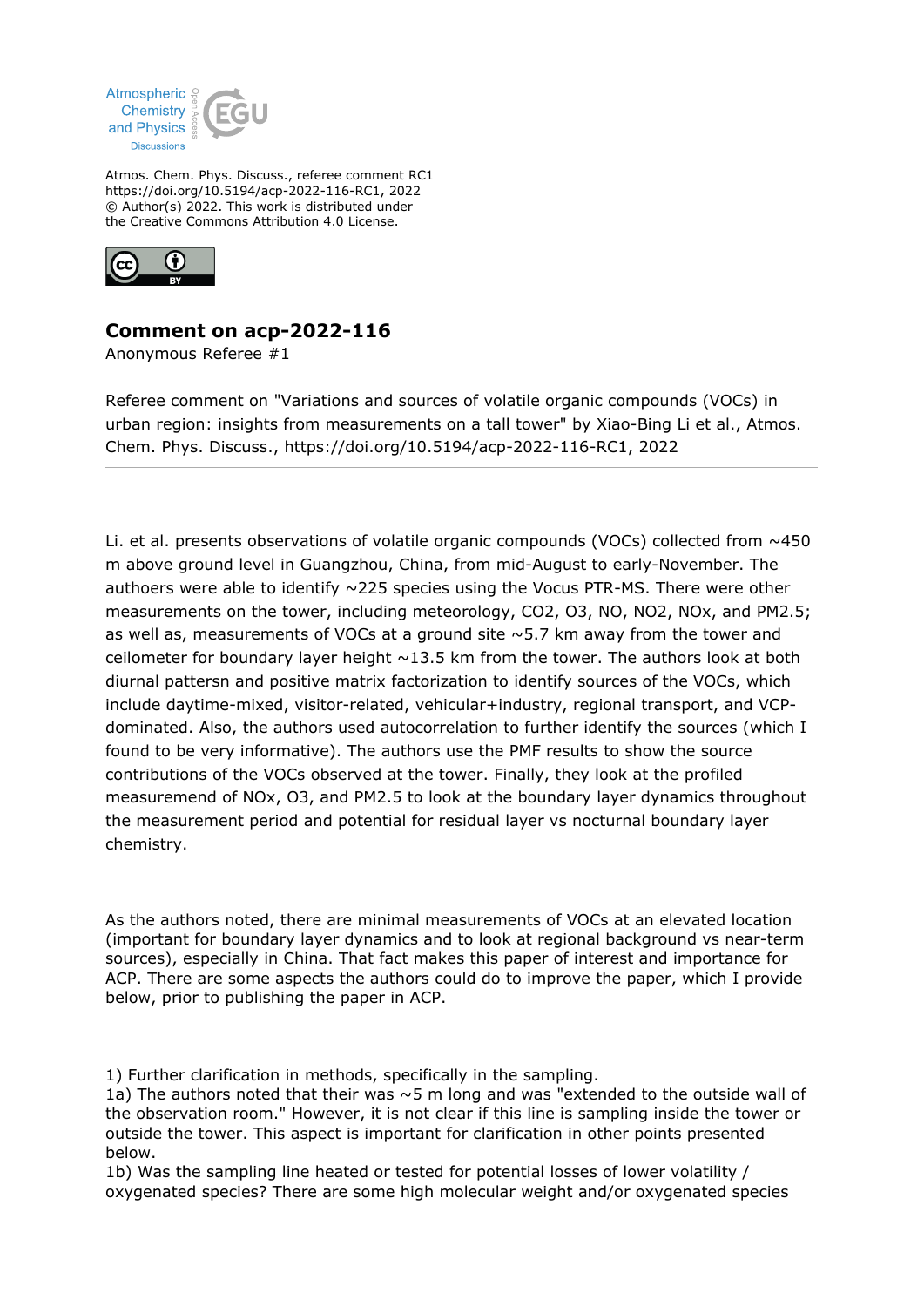that may have experienced lost.

1c) Further description of the observation level would be beneficial to understand the results presented. E.g., are the windows open or is the observation level "leaky"? If the line is sticking outside the tower (1a, unclear), it is surprising to see the "visitorcontribution" (more on that below). Thus, description about the observation level would be beneficial.

1d) How was the data smoothed or extrapolated for the 3-D vertical profiles in Fig. 9? A description of that in Sect. 2.3 would be beneficial.

2) Something either in Sect. 3.1 or later that would be beneifical would be the OHreactivity (and maybe even NO3-reactivity as some of this is later discussed in the context of residual layer chemistry) contribution of the compounds observed. As the authors note in line 606 - 609, though VCPs contributed a smaller amount of mixing ratio, some high reactivity compounds were in that class. As the combination of mixing ratio and reaction rate dictates the importance of the compound to urban chemistry, seeing how the classes weight out in reactitivity space would be of great benefit.

3) Currently, Fig. 2 is too busy to interpret well and follow along with the authors' argument. What would be more informative would be to highlight the compounds that show XX difference between ground and elevated platform measurements (e.g., 50%, factor 2, or somethin else). Though seeing "family" (which is different than PMF) is informative, know which compounds are different can be equally important.

4) Fig. 3 and potentially other diurnal plots. Sometimes it's difficult to discern the differences the authors mention in the diurnal profiles eithere between ground-level and tower or working vs non-working. I would strongly recommend either as a figure in the main paper or a supplemental figure showing the ratios of these compounds and if they are statistically different or not.

5) Source analysis of the VOCs. It is surprising that authors are seeing such a large source of ethanol and CO2 from visitors (comment 1c). It would be of use to better understand why this source is so large (is it due to experimental set up); whereas, e.g., they do not observe much VOCs from cooking when there are restaurants in the lower levels of the tower. Further, though the visitor profile is different from the VCP-dominated source, I would still recommend the authors be a little more cautious in this discussion. E.g., what the authors call the visitor-related compounds are also compounds that can generally be "VCP" in nature. Though it is a local source, it contributes/impacts the VCPs mixing ratio and chemistry.

6) I'm very suprised by the fractional contribution pie chart in Fig. 7 vs the time series fractional contribution. E.g., it appears that visitor-related is typically on order 5-10% with maybe the observations in October being greater than 20% while daytime-mixed is the largest contributor during most of the study. Not sure if it is howing the data is being weighed/average.